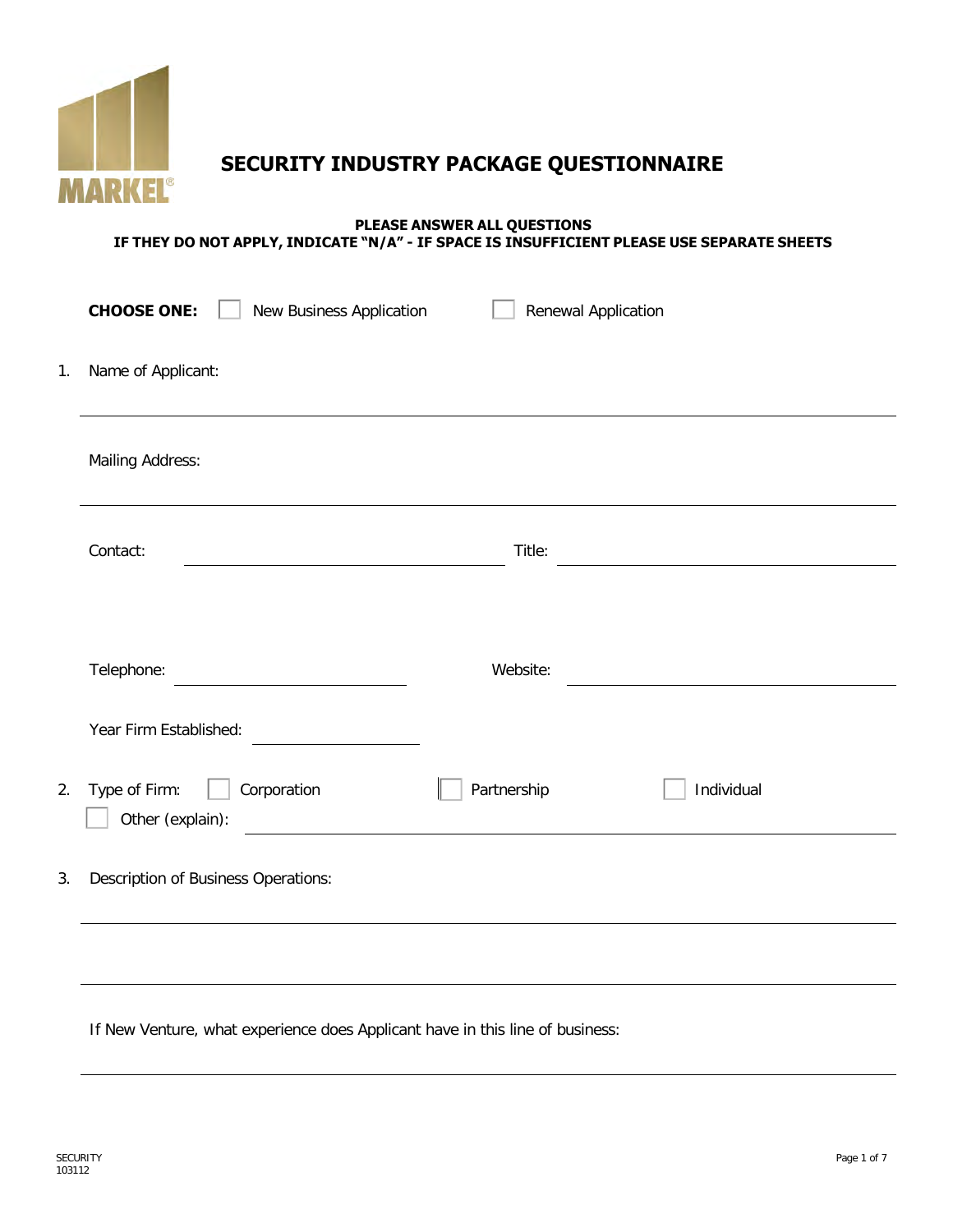| 4. | Do you own or operate any business other than as stated above?<br>If Yes, please provide name and description of operations: | Yes | No        |
|----|------------------------------------------------------------------------------------------------------------------------------|-----|-----------|
|    |                                                                                                                              |     |           |
|    | Do these businesses have separate insurance or are they to be included in this coverage?                                     |     |           |
| 5. | Who is your present General Liability Insurer?<br>Policy Number:                                                             |     |           |
| 6. | Does the policy cover all operations of the Insured:<br>If No, please describe:                                              | Yes | No        |
| 7. | Has any Insurer rejected, cancelled or refused renewal of General Liability or Employee                                      | Yes | No        |
|    | Fidelity Bonding Insurance for your firm?<br>If Yes, please give details:                                                    |     |           |
| 8. | Are you a member of a trade or Professional Association?<br>If Yes, please provide name:                                     | Yes | <b>No</b> |

#### **PLEASE NOTE: QUOTATION AND/OR COVERAGE WILL ONLY APPLY TO THE OPERATIONS YOU HAVE LISTED. QUOTATIONS CANNOT BE PROVIDED WITHOUT FULL INFORMATION FOR EACH OPERATION.**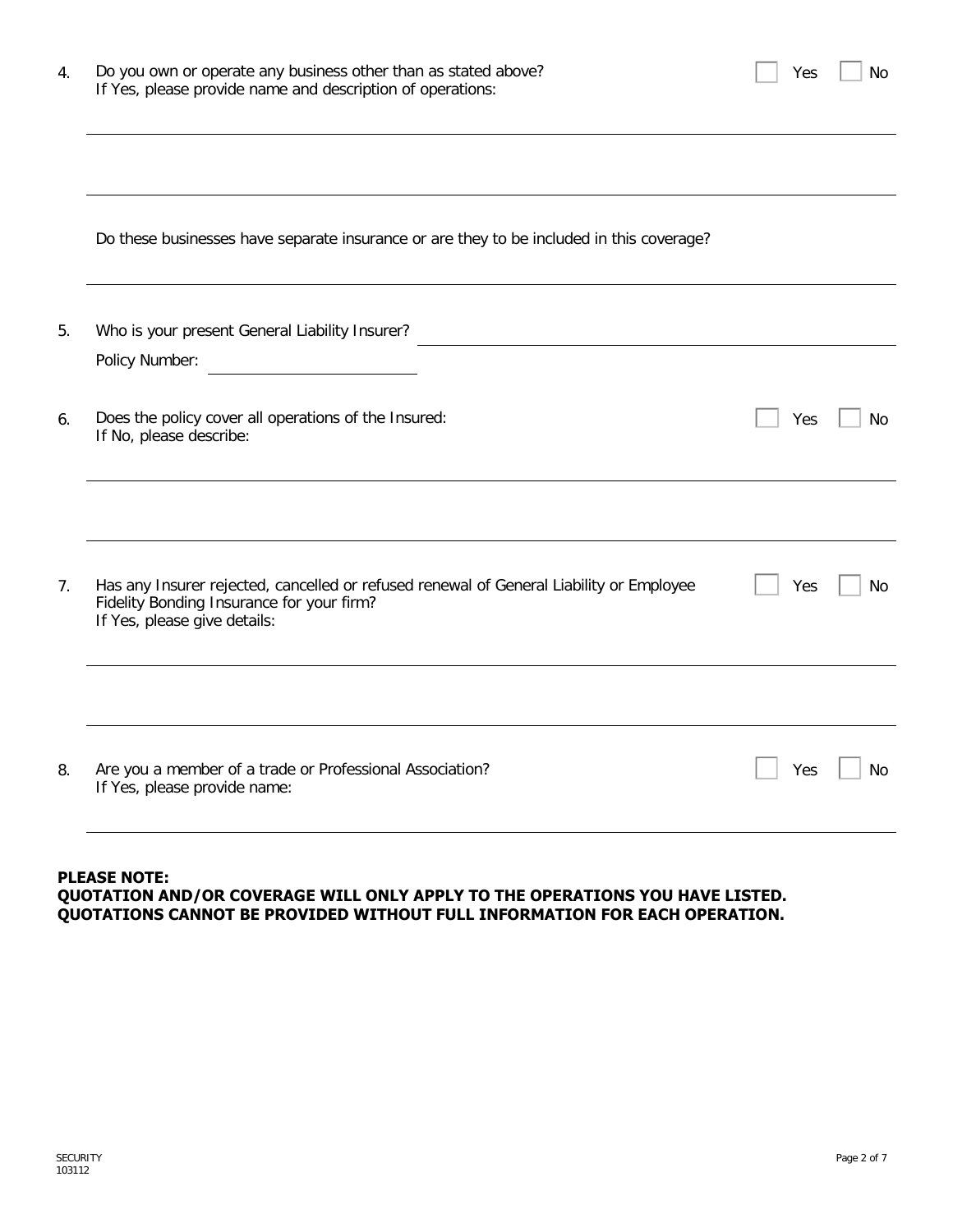| <b>OPERATIONS</b>                                             | <b>REVENUE</b>   | <b>PAYROLL</b>   |
|---------------------------------------------------------------|------------------|------------------|
| Security Guards - General                                     |                  |                  |
| <b>Guard Dogs</b>                                             |                  |                  |
| Retail / Loss Prevention                                      |                  |                  |
| Armoured Car                                                  |                  |                  |
| <b>Transport Money/Securities</b>                             |                  |                  |
| Security Training                                             |                  |                  |
| By-Law Enforcement                                            |                  |                  |
| Alarm Response                                                |                  |                  |
| Concierge                                                     |                  |                  |
|                                                               |                  |                  |
| Alarm Operations - Fire & Burglar                             |                  |                  |
| <b>Installation &amp; Maintenance</b>                         |                  |                  |
| Monitoring ULC Listed?<br>Yes or<br><b>No</b>                 |                  |                  |
| <b>Emergency Services/911</b>                                 |                  |                  |
| Medical Alert/Nurse Call                                      |                  |                  |
| Sales & Distribution                                          |                  |                  |
| Card Access Systems                                           |                  |                  |
| CCTV                                                          |                  |                  |
| Voice over Internet Protocol (VOIP)                           |                  |                  |
| Investigations                                                |                  |                  |
| Paralegal/Process Serving                                     |                  |                  |
| Repossessions                                                 |                  |                  |
|                                                               |                  |                  |
| <b>Fire Protection Equipment</b>                              |                  |                  |
| Sprinkler or other Fixed systems                              |                  |                  |
| Kitchen Systems                                               |                  |                  |
| Portable Extinguishes - Sales & Service                       |                  |                  |
| <b>Emergency Lighting</b>                                     |                  |                  |
|                                                               |                  |                  |
| Locksmith - Commercial/Residential<br><b>Retail Locations</b> |                  |                  |
|                                                               |                  |                  |
| <b>Telephone Answering Service</b>                            |                  |                  |
| <b>Call Centre Services</b>                                   |                  |                  |
| Cell Phones/Pagers                                            |                  |                  |
| <b>Consulting Services</b>                                    |                  |                  |
|                                                               |                  |                  |
| Manufacturing                                                 |                  |                  |
| Products Liability Application Required                       |                  |                  |
| <b>Emergency Medical Equipment</b>                            |                  |                  |
| Other - Describe                                              |                  |                  |
|                                                               |                  |                  |
|                                                               |                  |                  |
| <b>Totals</b>                                                 |                  |                  |
| <b>Total Number of Employees</b>                              | <b>Full Time</b> | <b>Part Time</b> |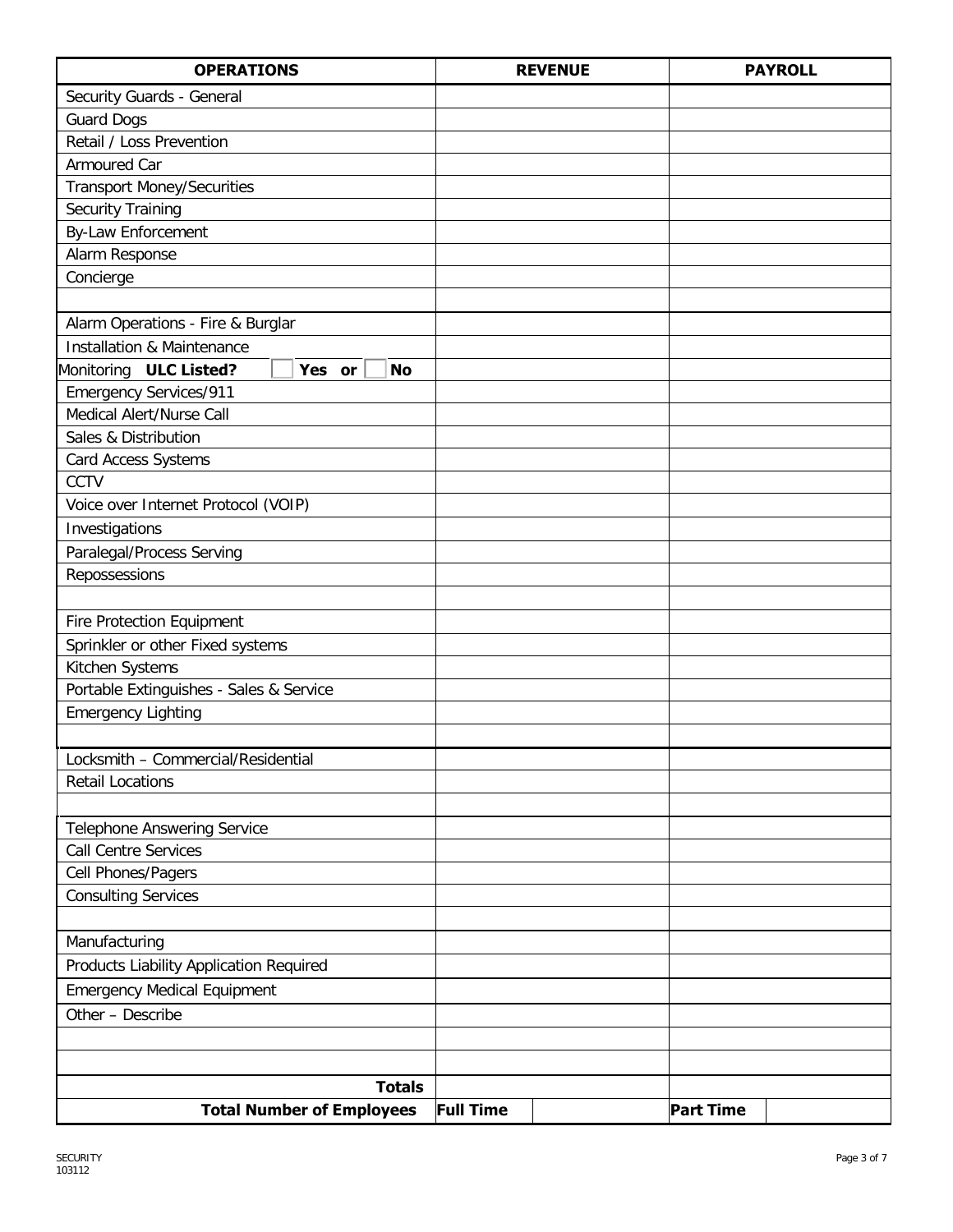| 9.  | If this is a renewal, are there any changes in your operation from last renewal?<br>Comments and notes: | Yes | No |
|-----|---------------------------------------------------------------------------------------------------------|-----|----|
| 10. | What is your geographical area of operation?                                                            |     |    |
|     | Does your firm provide, or anticipate any sales or operations outside Canada?<br>If Yes, give details:  | Yes | No |

11. Indicate below ( $\boxtimes$ )if you provide products or services in connection with any of the following:

| Airports                                                                                    | <b>Environmentally Sensitive Clients</b> |
|---------------------------------------------------------------------------------------------|------------------------------------------|
| Ships/Vessels                                                                               | <b>Temperature Monitoring</b>            |
| Port Authorities                                                                            | <b>Monitor Water Levels</b>              |
| Concerts                                                                                    | Oil & Gas Industry                       |
| <b>Special Events</b>                                                                       | <b>Off-Premises Welding</b>              |
| <b>Licensed Premises</b>                                                                    | Detection of Drugs/Explosives            |
| Labour Dispute or strike                                                                    | <b>Armed Employees</b>                   |
| Sawmills                                                                                    | Consulting                               |
| Farms                                                                                       | Crowd Control                            |
| Off Road/Mobile Equipment or Machinery                                                      | Drive Client's Vehicles                  |
| Private Events (weddings, bar mitzvahs, stag/stagette, or similar)                          |                                          |
| V.I.P. Protection (i.e. Political Figures, Movie Sets) or Bodyguard                         |                                          |
| Passenger Screening Body Searches and Purse/Bag checks                                      |                                          |
| Provide details of your products or services for EACH item you checked $(\boxtimes)$ above: |                                          |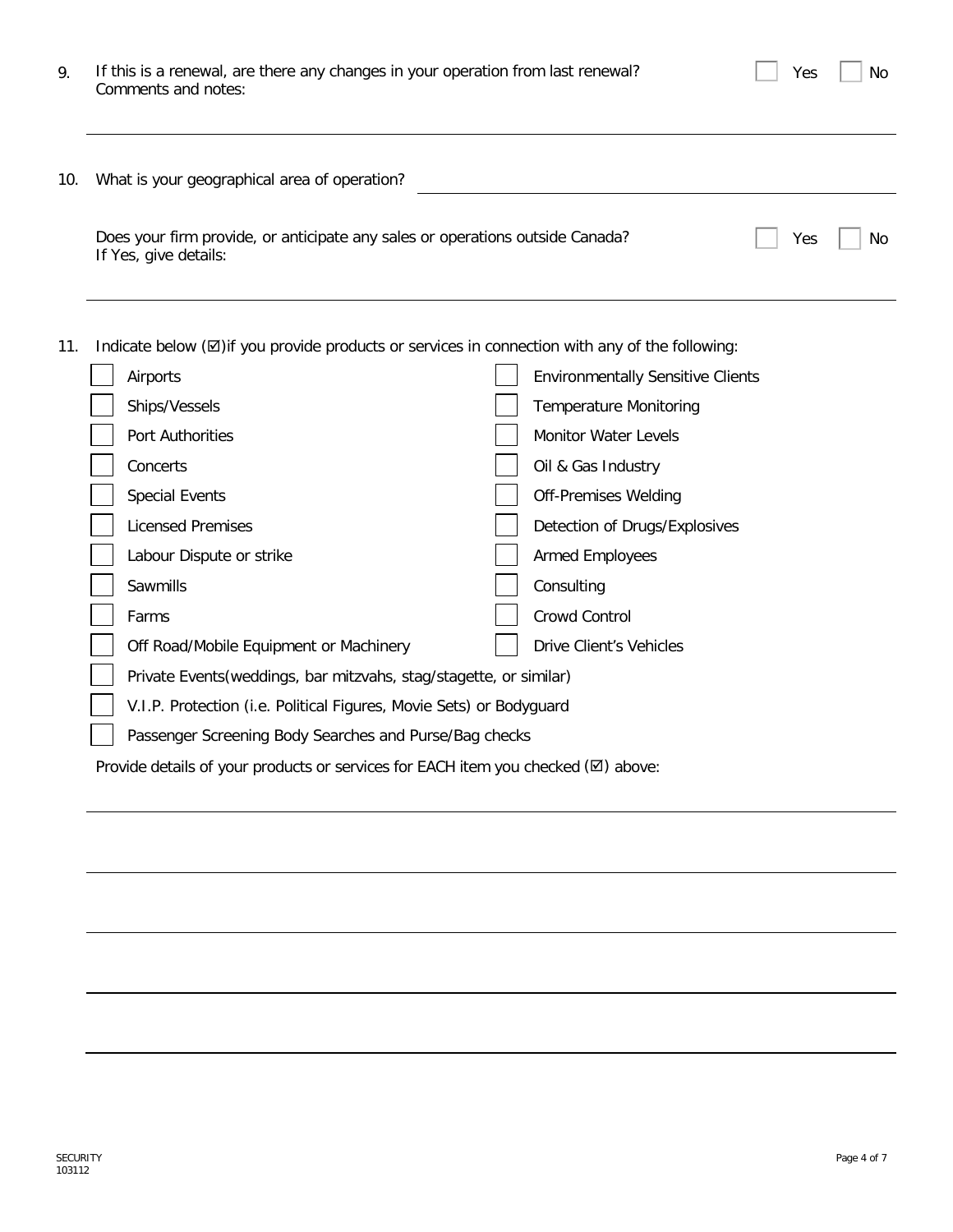| 12. |  | Identify your five (5) main client's and services provided for them: |  |  |  |
|-----|--|----------------------------------------------------------------------|--|--|--|
|     |  |                                                                      |  |  |  |

| 13. | Pre-Employment screening procedures. Do you:<br>Check for criminal records?<br>Fingerprint?<br>Yes<br>No<br>Driving Record?<br>Check with previous employers?<br>Yes<br>No<br>Drug Testing?<br>Reading, Writing, English Fluency?<br>No.<br>Yes<br>Describe your screening procedures: | Yes<br>Yes<br>Yes | No<br>No<br>No |
|-----|----------------------------------------------------------------------------------------------------------------------------------------------------------------------------------------------------------------------------------------------------------------------------------------|-------------------|----------------|
|     |                                                                                                                                                                                                                                                                                        |                   |                |
| 14. | Describe your minimum educational, training and experience requirements for employees:                                                                                                                                                                                                 |                   |                |
|     | Do you have a training program in place for employees?<br>If Yes, what does it entail?                                                                                                                                                                                                 | Yes               | <b>No</b>      |
|     | Provide Number of Supervisors:                                                                                                                                                                                                                                                         |                   |                |
|     | Describe your supervisory procedures:                                                                                                                                                                                                                                                  |                   |                |
| 15. | Describe your incident reporting procedures:                                                                                                                                                                                                                                           |                   |                |
|     |                                                                                                                                                                                                                                                                                        |                   |                |
| 16. | Do you enter into a standard contract with your clients?<br>If Yes, please provide a copy.                                                                                                                                                                                             | Yes               | No             |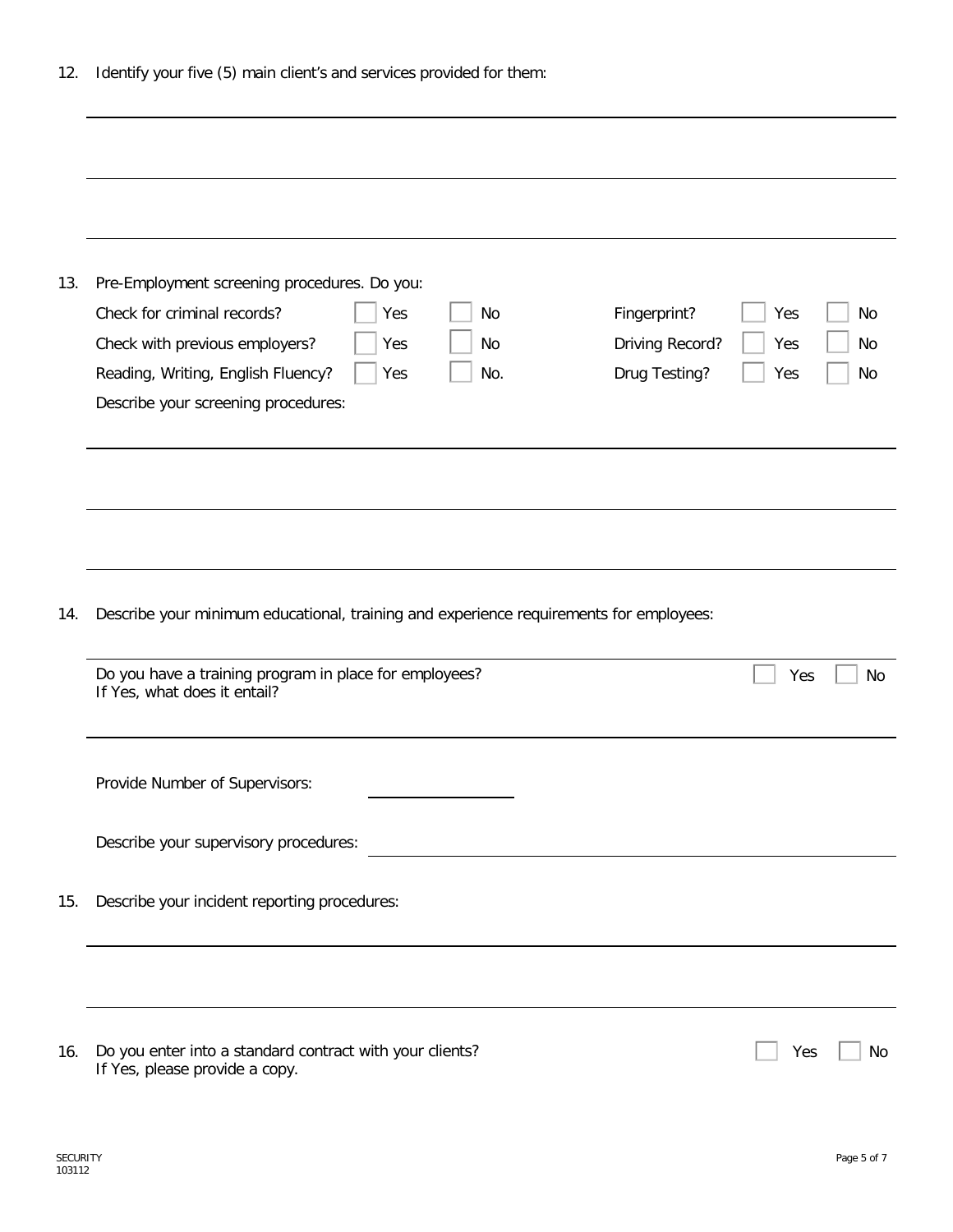Is evidence of Liability Insurance including Failure to Perform obtained from all sub-contractors?

What minimum Liability limit?

What is the approximate cost of sub-contracted work?

18. Five year claims history – List all claims paid or outstanding:

|                              |                                                           | <b>AMOUNT</b>  |      |                 |                   |               |  |
|------------------------------|-----------------------------------------------------------|----------------|------|-----------------|-------------------|---------------|--|
| Date of<br><b>Occurrence</b> | <b>Describe Occurrence</b><br><b>And Injury or Damage</b> | <b>Reserve</b> | Paid | <b>Expenses</b> | <b>Deductible</b> | <b>Status</b> |  |
|                              |                                                           |                |      |                 |                   |               |  |
|                              |                                                           |                |      |                 |                   |               |  |
|                              |                                                           |                |      |                 |                   |               |  |
|                              |                                                           |                |      |                 |                   |               |  |

## 19. Please indicate coverages required:

| <b>Limit of Liability required:</b>                                                                               | Deductible: |
|-------------------------------------------------------------------------------------------------------------------|-------------|
| Employee Dishonesty coverage - Form A required?<br>If Yes, please show limit:                                     | No<br>Yes   |
| Is a \$5,000 License Bond Required?<br>If different limit required, please show limit:<br>Present Insurer:        | No<br>Yes   |
| Is Property Coverage Required?<br>If Yes, include history of property claims in Question 18.<br>Location Address: | No<br>Yes   |